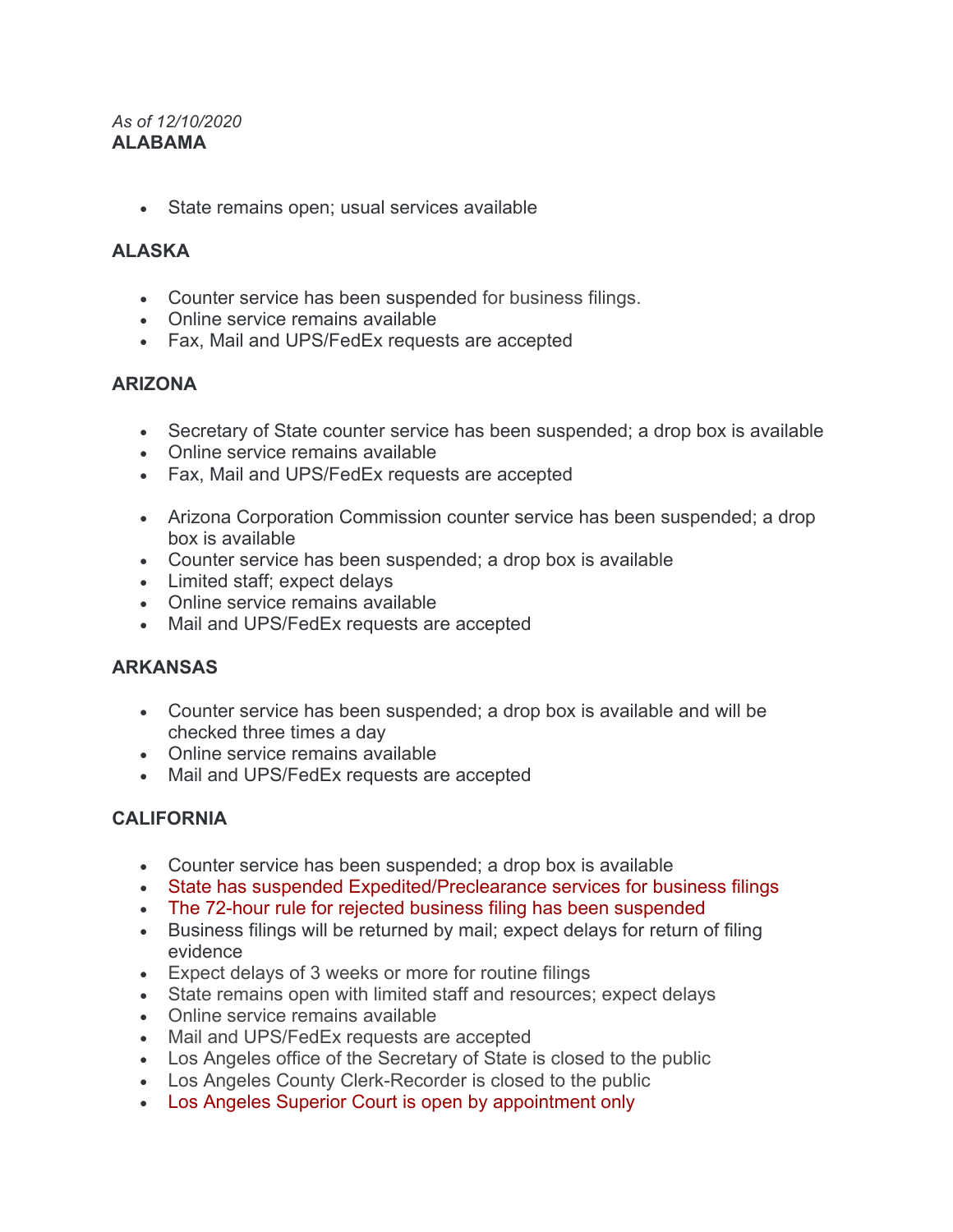- Orange County Clerk-Recorder will close to the public starting December 11, 2020
- Orange County Superior Court is open by appointment only

# **COLORADO**

- Counter service has been suspended, a drop box is available
- Online service remains available
- Mail and UPS/FedEx requests are accepted

# **CONNECTICUT**

- Counter service has been suspended
- Online and email service remains available
- Email expedited filing service began on June 1, 2020; evidence picked up on the lobby

# **DELAWARE**

- Agent access remains available
- Online services remain available
- Drop box, Mail and UPS/FedEx requests are accepted

# **DISTRICT OF COLUMBIA**

- Counter service has been suspended
- Online service remains available
- Recorder of Deeds counter service has been suspended
- Only online services are available

# **FLORIDA**

- Counter service has been suspended; drop box available
- Expedited service remains, expect delays
- Online and fax service remains available
- Mail and UPS/FedEx requests are accepted

# **GEORGIA**

- Counter service has been suspended
- Online and email service remains available
- Mail and UPS/FedEx requests are accepted
- Expedited service remains; expect delays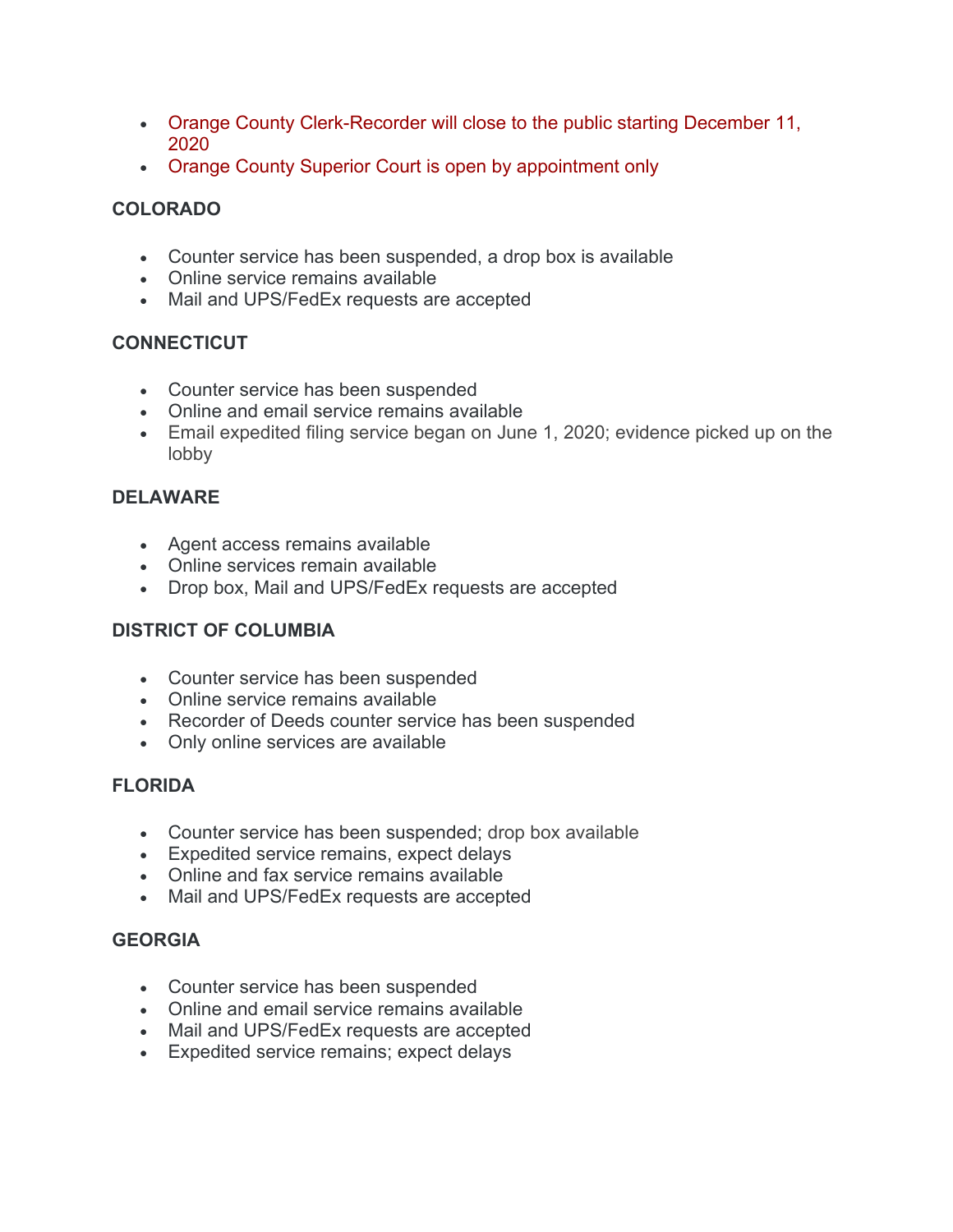### **HAWAII**

- Business Services and Bureau of Conveyances have reopened; counter service is now available
- Public lobby hours reduced to 7:45 a.m. 12:00 HST
- Online services remain available
- Email, Fax, Mail and UPS/FedEx requests are accepted

### **IDAHO**

- State is open; usual services available
- Expedited service remains available; expect delays
- Online and email service remains available

### **ILLINOIS**

- State office has reopened; counter service is now available
- Experiencing extreme delays for filing evidence return under routine service
- Online service remains available

### **INDIANA**

- Counter service has been suspended
- Online service remains and is preferred
- Email is not available for UCC filings; must be submitted online
- Mail and UPS/FedEx requests are accepted

### **IOWA**

- Counter service has been suspended
- Online and email service remains available
- Experiencing some delays

### **KANSAS**

- State office has reopened; counter service is now available
- Drop box is still available and filings will be treated as a walk-in
- Online and email services remain available
- Mail and UPS/FedEx requests are accepted

### **KENTUCKY**

- Counter service has been suspended
- Online and email service remains available
- Mail and UPS/FedEx requests are accepted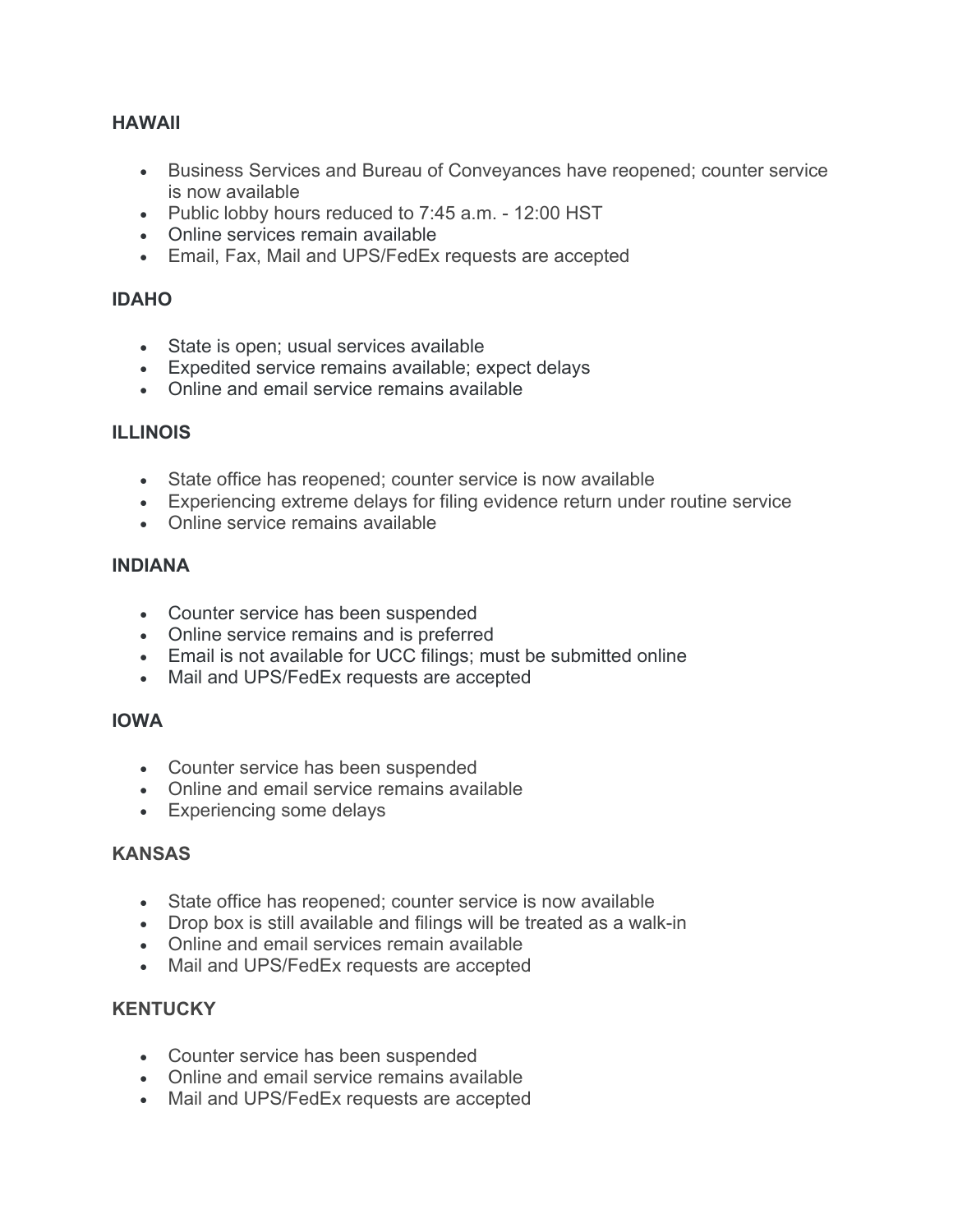• Experiencing some delays

# **LOUISIANA**

- State office has reopened; counter service is now available
- Online and email service remains available
- Mail and UPS/FedEx requests are accepted

### **MAINE**

- Counter service has been suspended; a drop box is available
- Online service remains available
- Mail and UPS/FedEx requests are accepted

# **MARYLAND**

- Counter service has been suspended
- Limited same-day expedited filing service available (Monday, Wednesday and Friday only)
- Online service remains available
- Mail and UPS/FedEx requests are accepted
- Expedite fees for some services waived until 30 days after the state of emergency is rescinded

# **MASSACHUSETTS**

- Counter service has been suspended; a drop box is available
- Online and fax service remains available
- Mail and UPS/FedEx requests are accepted

# **MICHIGAN**

- Counter service has been suspended
- Online and email service remains available

# **MINNESOTA**

- Counter service has been suspended; a drop box is available
- Online service remains available
- Expedited service available; expect delays

### **MISSISSIPPI**

- Counter service has been reinstated
- Online services only available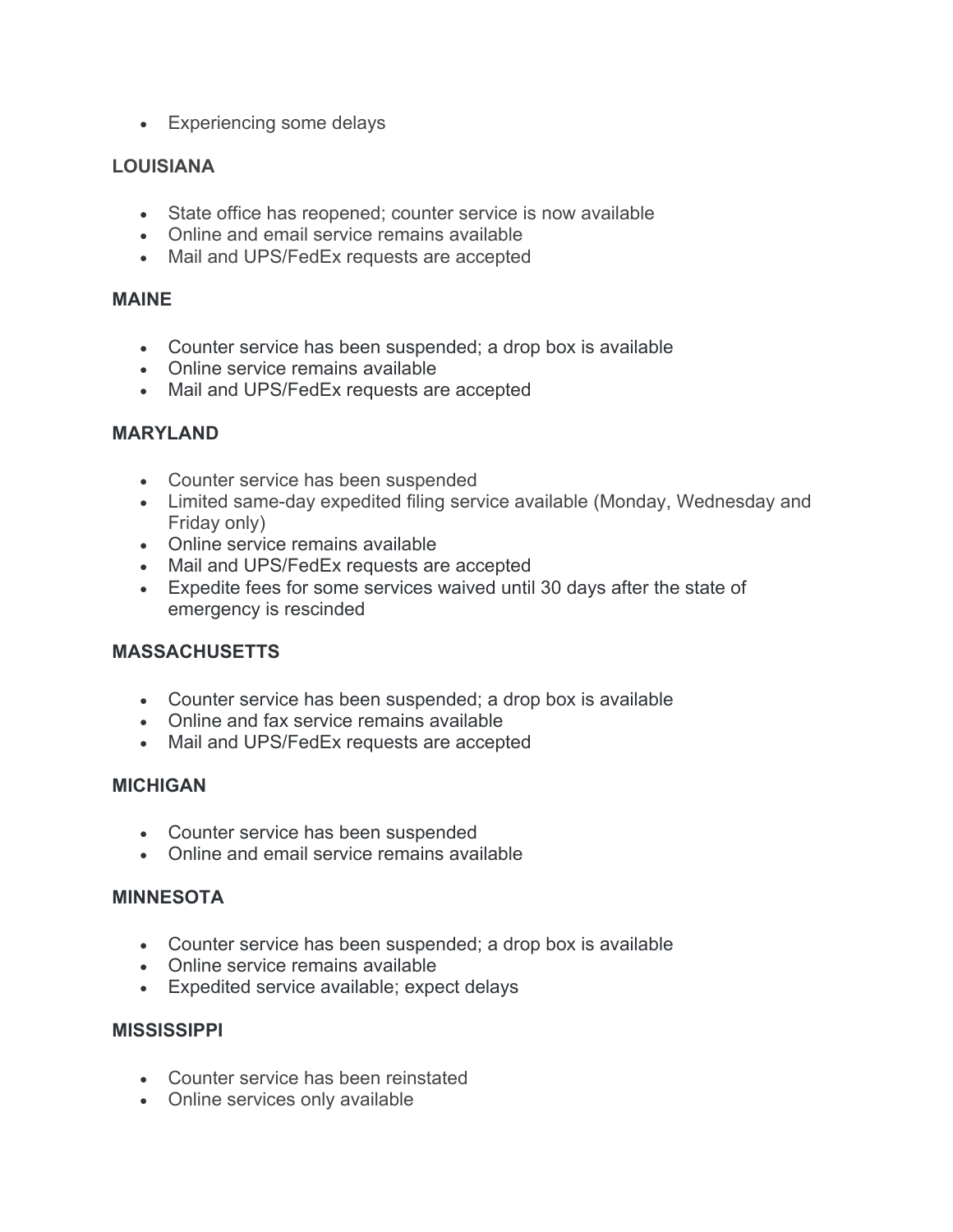### **MISSOURI**

- Counter service has been reinstated
- Online service remains available
- Mail and UPS/FedEx requests are accepted

#### **MONTANA**

• State remains open; usual services available

### **NEBRASKA**

- Counter service has been suspended
- Online and email service remains available
- Mail and UPS/FedEx requests are accepted

#### **NEVADA**

- Counter service has been suspended
- Online and email service remains available
- Mail and UPS/FedEx requests are accepted
- 60 day annual report extension issued from date the state of emergency ends

#### **NEW HAMPSHIRE**

- Counter service has been suspended; a drop box is available
- Online and email service remains available
- Expedited filing service has been reinstated
- Mail and UPS/FedEx requests are accepted

#### **NEW JERSEY**

- Counter service has been suspended; a drop box is available
- 1-hour, 2-hour and same day expedite service suspended
- Online service remains available
- Mail and UPS/FedEx requests are accepted

#### **NEW MEXICO**

- Counter service has been suspended
- Online and email service remains available
- Same day expedited filings are not available until further notice
- Mail and UPS/FedEx requests are accepted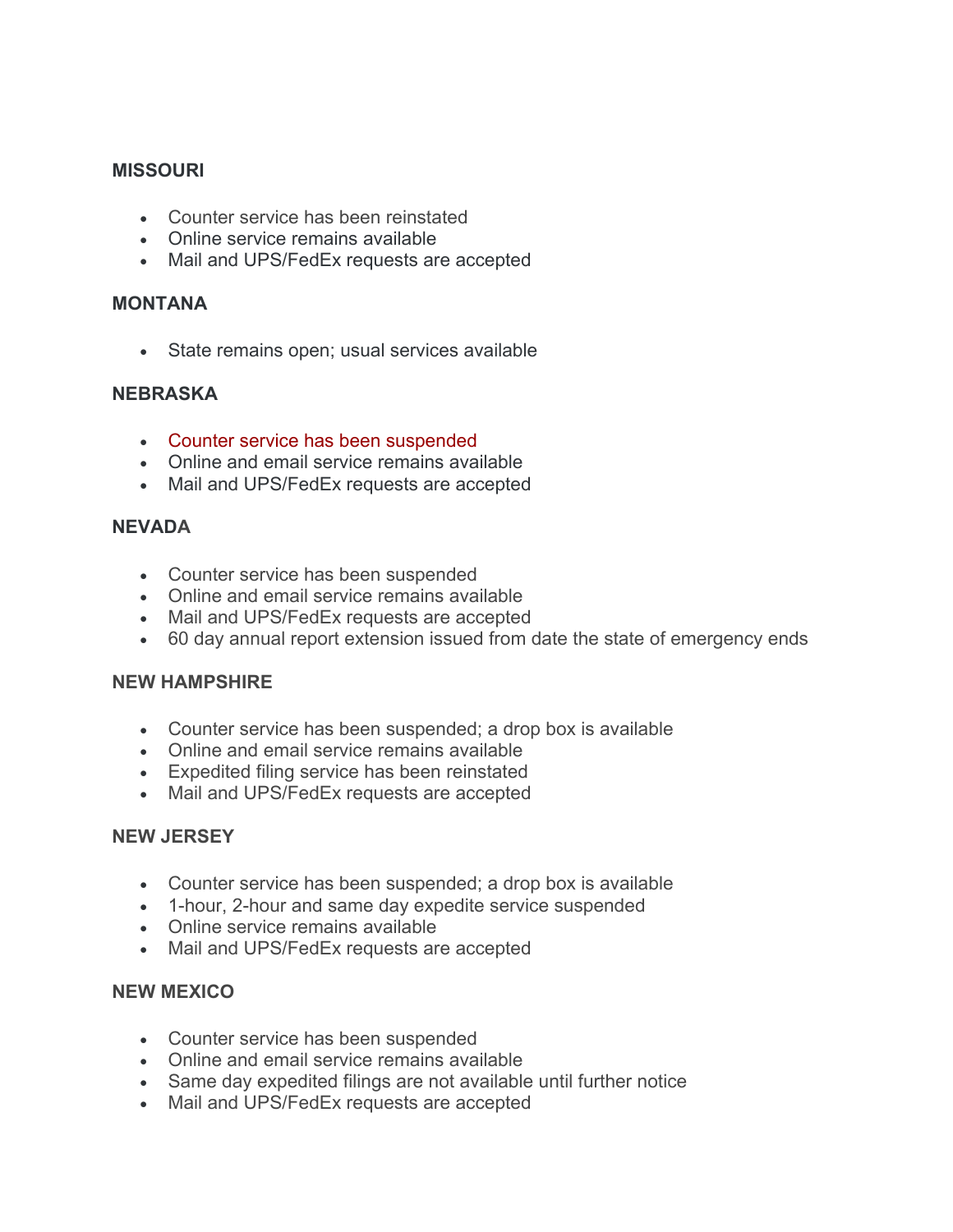• Annual report deadline extended to July 15, 2020

### **NEW YORK**

- Counter service have been suspended at the Division of Corporations
- Fax and online service remains available
- Mail and UPS/FedEx requests are accepted
- 2-hour and Same Day filings are being processed with evidence the next day
- Next Day filings will take 3-4 days
- The SOS office in New York City for Apostilles is closed
- County Clerks have partially reopened; most are limited hours and staffing

# **NORTH CAROLINA**

- Counter service has been suspended
- Online service remains available
- Now offering in person appointments to the public

### **NORTH DAKOTA**

- State is open; usual services available
- Online service remains available
- Mail and UPS/FedEx requests are accepted

# **OHIO**

- State office has reopened; counter service is now available
- Online service remains available
- Mail and UPS/FedEx requests are accepted

# **OKLAHOMA**

- State office has reopened; counter service is now available
- Online and email service is available
- Mail and UPS/FedEx requests are accepted

# **OREGON**

- Counter service has been suspended
- Limited staffing; expect delays
- Online service remains available
- Mail and UPS/FedEx requests are accepted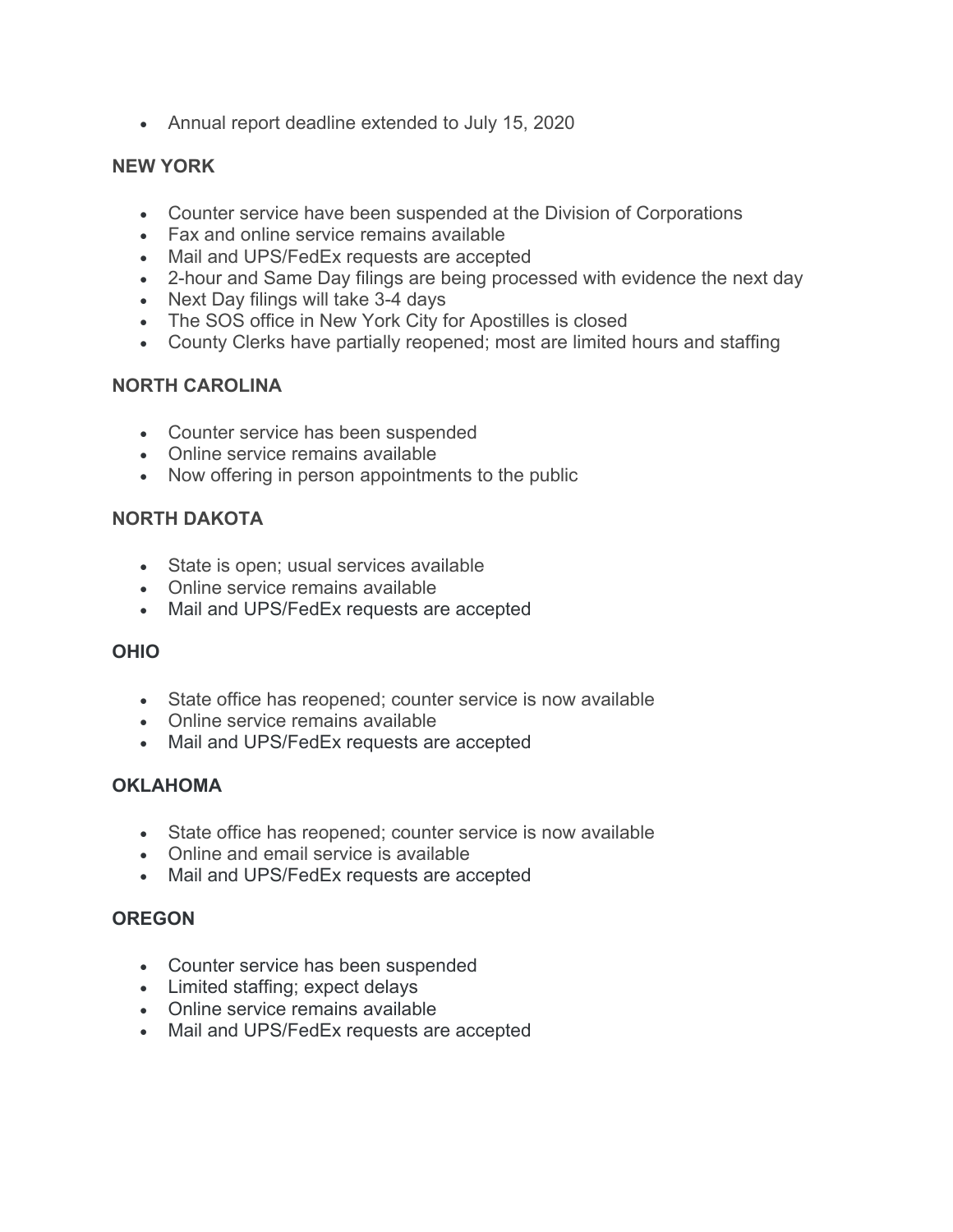### **PENNSYLVANIA**

- Counter service has been suspended; a drop box is available
- Online service remains available
- Experiencing some delays

### **RHODE ISLAND**

- Counter service has been suspended; a drop box is available
- Online service remains available
- Mail and UPS/FedEx requests are accepted
- Experiencing some delays

### **SOUTH CAROLINA**

- Counter service has been suspended
- Online service only is available
- Mail and UPS/FedEx requests are accepted

### **SOUTH DAKOTA**

- State is open; usual service are available
- Limited staff; expect delays
- Online and email service remains available
- Mail and UPS/FedEx requests are accepted

### **TENNESSEE**

- Counter service has been suspended; a drop box is available
- Online service remains available
- Mail and UPS/FedEx requests are accepted

### **TEXAS**

- Counter service has been suspended; a drop box is available
- Online and email service remains available
- Mail and UPS/FedEx requests are accepted
- Experiencing some delays

### **UTAH**

- Counter service has been suspended; a drop box is available
- Online service remains available